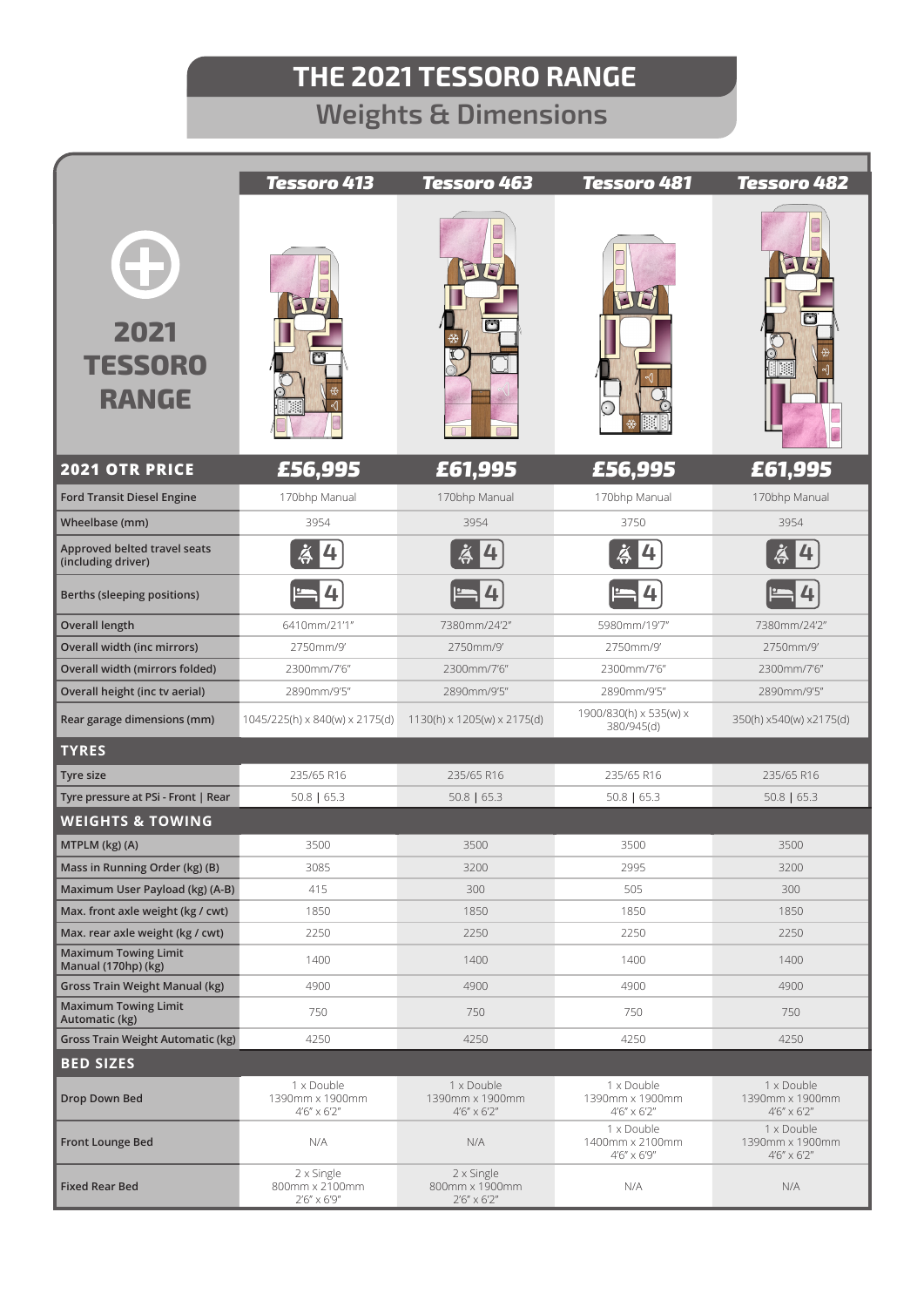# **THE 2021 TESSORO RANGE**

## **Weights & Dimensions**

|                                                                                        | <b>Tessoro 483</b>                                    | <b>Tessoro 486</b>                                    | <b>Tessoro 487</b>                                    | <b>Tessoro 494</b>                                    |
|----------------------------------------------------------------------------------------|-------------------------------------------------------|-------------------------------------------------------|-------------------------------------------------------|-------------------------------------------------------|
| ¢<br>2021<br><b>TESSORO</b><br><b>RANGE</b>                                            | SIE                                                   | OC                                                    | DC                                                    | $\overline{\phantom{a}}$                              |
| <b>2021 OTR PRICE</b>                                                                  | £59,995                                               | £59,995                                               | £59,995                                               | £61,995                                               |
| <b>Ford Transit Diesel Engine</b>                                                      | 170bhp Manual                                         | 170bhp Manual                                         | 170bhp Manual                                         | 170bhp Manual                                         |
| Wheelbase (mm)                                                                         | 3750                                                  | 3954                                                  | 3954                                                  | 3954                                                  |
| Approved belted travel seats<br>(including driver)                                     |                                                       |                                                       |                                                       |                                                       |
| Berths (sleeping positions)                                                            |                                                       |                                                       |                                                       |                                                       |
| <b>Overall length</b>                                                                  | 6700mm/21'9"                                          | 6980mm/22'9"                                          | 6980mm/22'9"                                          | 7380mm/24'2"                                          |
| Overall width (inc mirrors)                                                            | 2750mm/9'                                             | 2750mm/9'                                             | 2750mm/9'                                             | 2750mm/9'                                             |
| Overall width (mirrors folded)                                                         | 2300mm/7'6"                                           | 2300mm/7'6"                                           | 2300mm/7'6"                                           | 2300mm/7'6"                                           |
| Overall height (inc tv aerial)                                                         | 2890mm/9'5"                                           | 2890mm/9'5"                                           | 2890mm/9'5"                                           | 2890mm/9'5"                                           |
| Rear garage dimensions                                                                 | $1155(h) \times 855(w) \times 2175(d)$                | 1190(h) x 805(w) x 2175(d)                            | $1300(h) \times 855(w) \times 2175(d)$                | 795(h) x 820(w) x 2175(d)                             |
| <b>TYRES</b>                                                                           |                                                       |                                                       |                                                       |                                                       |
| Tyre size                                                                              | 235/65 R16                                            | 235/65 R16                                            | 235/65 R16                                            | 235/65 R16                                            |
| Tyre pressure at PSi - Front   Rear                                                    | $50.8$   65.3                                         | $50.8$   65.3                                         | $50.8$   65.3                                         | $50.8$   65.3                                         |
| <b>WEIGHTS &amp; TOWING</b>                                                            |                                                       |                                                       |                                                       |                                                       |
| MTPLM (kg) (A)                                                                         | 3500                                                  | 3500                                                  | 3500                                                  | 3500                                                  |
| Mass in Running Order (kg) (B)                                                         | 3055                                                  | 3110                                                  | 3110                                                  | 3200                                                  |
| Maximum User Payload (kg) (A-B)                                                        | 445                                                   | 390                                                   | 390                                                   | 300                                                   |
| Max. front axle weight (kg / cwt)                                                      | 1850                                                  | 1850                                                  | 1850                                                  | 1850                                                  |
| Max. rear axle weight (kg / cwt)<br><b>Maximum Towing Limit</b><br>Manual (170hp) (kg) | 2250<br>1400                                          | 2250<br>1400                                          | 2250<br>1400                                          | 2250<br>1400                                          |
| <b>Gross Train Weight Manual (kg)</b>                                                  | 4900                                                  | 4900                                                  | 4900                                                  | 4900                                                  |
| <b>Maximum Towing Limit</b><br>Automatic (kg)                                          | 750                                                   | 750                                                   | 750                                                   | 750                                                   |
| <b>Gross Train Weight Automatic (kg)</b>                                               | 4250                                                  | 4250                                                  | 4250                                                  | 4250                                                  |
| <b>BED SIZES</b>                                                                       |                                                       |                                                       |                                                       |                                                       |
| Drop Down Bed                                                                          | 1 x Double<br>1390mm x 1900mm<br>$4'6'' \times 6'2''$ | 1 x Double<br>1390mm x 1900mm<br>$4'6'' \times 6'2''$ | 1 x Double<br>1390mm x 1900mm<br>$4'6'' \times 6'2''$ | 1 x Double<br>1390mm x 1900mm<br>$4'6'' \times 6'2''$ |
| <b>Front Lounge Bed</b>                                                                | 1 x Double<br>1400mm x 2100mm<br>$4'6'' \times 6'9''$ | 1 x Double<br>1400mm x 2100mm<br>$4'6'' \times 6'9''$ | 1 x Double<br>1400mm x 2100mm<br>4'6" x 6'9"          | N/A                                                   |
| <b>Fixed Rear Bed</b>                                                                  | N/A                                                   | N/A                                                   | N/A                                                   | 1 x Double<br>1390mm x 1900mm<br>$4'6'' \times 6'2''$ |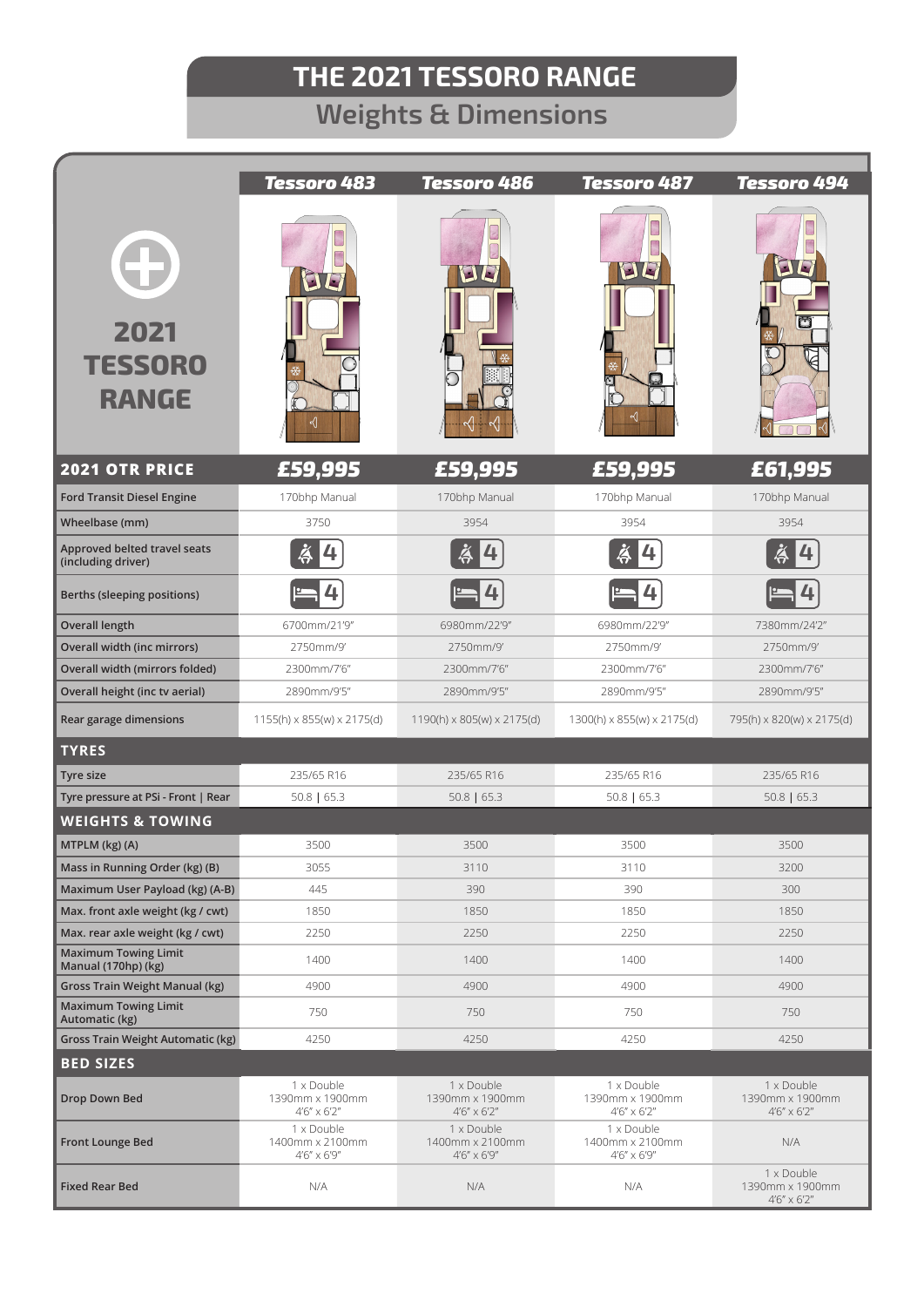## **THE 2021 TESSORO RANGE SPECIFICATION**

### **CHASSIS**

- Ford Transit 170bhp Euro 6 Engine with AdBlue technology
- Automatic gearbox available as a cost option
- Daytime running lights • Stylish silver grey chassis
- cab with colour coded bumper

### **DRIVER SAFETY**

- NCC approval and full UK specification
- Driver and passenger airbag
- Cruise control
- ABS, ESP, Traction control and Hill assist and curve assist
- Increased rear axle width 1980mm for better stability
- Remote central locking of cab doors and immobiliser
- Alloy wheels plus full spare on all models

### **BODY CONSTRUCTION**

- 
- Awning light
- External shower point
- CAT7 Tracker with 1
- years free subscription • ABS lower moulded rear
- GRP and 99% wood

• Electric windows • Heated and electric wing mirrors

• Ford auto Start/Stop system (disabled on

- Automatic headlights and windscreen wipers • Fast defrost
- windscreen system  $\cdot$  CO<sub>2</sub> alarm
- Smoke alarm

### **DRIVER COMFORT**

- Cab air conditioning • Adjustable steering wheel with media controls
- Fully upholstered swivel captain chairs with two arm rests and height adjustment
- Door pockets and bottle holders
- Storage above cab
- Faux leather
- 12v lighter sockets and USB input
- Cab reading lights

### **AUDIO SYSTEM**

- Media function controls on steering wheel
- Upgraded 9" touch screen DAB Radio with MP3 player, USB port and Bluetooth handsfree with integrated rear view observation camera and

• Gear stick and steering wheel in leather effect finish with chrome inserts

- Concertina blinds on doors and windscreen
- Removable entrance mat
- Rear corner steadies
- Removable carpets throughout habitation area
- High resilience seat foam and backrests (130 mm /5")
- 1 double USB socket behind drivers seat

 $\mathbf{\Omega}$ 

- Sat Nav system compatible with Android and Apple
- Rear speakers
- NEW on/off isolator switch for radio

- 
- Habitation door on UK side
- 
- External BBQ point
- Trackstar Trafficmaster
- panel with integral lights

**ELECTRICS, GAS AND PLUMBING**

- free construction
- 25 mm XPS insulation on sidewalls • 53 mm XPS insulation
- on floor & roof • High impact, scratch resistant flooring
- 120 litre fresh water tank isolated and heated with level sensor
- 105 litre waste water tank with level sensor

• Large & easy to read 12v control panel near

- Three point seat belts to all forward facing designated passenger seats
- High and low fixing points for optional rear mounted cycle rack (exc 483)
- Spacious rear garage with ample storage for leisure equipment & improved lighting (selected models)

• Truma combi 6kW heating and water system which operates on gas or electric

• Fan rooflight (excluding 483)

Single key locking for habitation doors

- High level brake light • Colour coded side skirts
- High quality double glazed opening windows with
- night-latch ventilation • Entrance door with flyscreen
- Gas bottle compartment
- Gas regulator suitable for butane or propane

## $\boldsymbol{\Omega} \, \boldsymbol{\Omega}$

- Grade III Winter pack including: **-** Insulated and heated
	- waste tanks **-** Insulated external pipes
	-
	- **-** External thermal screen cover
	- **-** External fridge vent covers
- Leisure battery

• Isolation taps for gas appliances. • Solar panel

- Thetford cassette toilet with electric flush and 18 litre wheeled holding tank
- Chrome finish brass mixer taps and shower head • Rooflight with flyscreen
- Towel holder
- Washbasin with single door cupboard below
- Fully separate shower
- to the entrance door • Low energy consumption LED lighting
- Pressurized fresh water system with self-filling pump

• TV aerial • 3 x 220 sockets 3x 12v sockets • TVaerial socket • Mains consumer unit with mains isolator • 12v fuse board

- Extractor hood
- Metal drawer runners with soft closing system
- Dual fuel gas and electric hob with glass lid with oven and grill
- Stainless steel sink with glass lid

### • 145 litre fridge/freezer with automatic energy **KITCHEN WASHROOM**

- selection (exc 486) • 135 litre fridge/freezer with automatic energy
- selection (486 only)
- Microwave oven
	- White stone kitchen surface

Automatic Gearbox option) • 70 litre fuel tank • 3 year chassis warranty



Ŧ